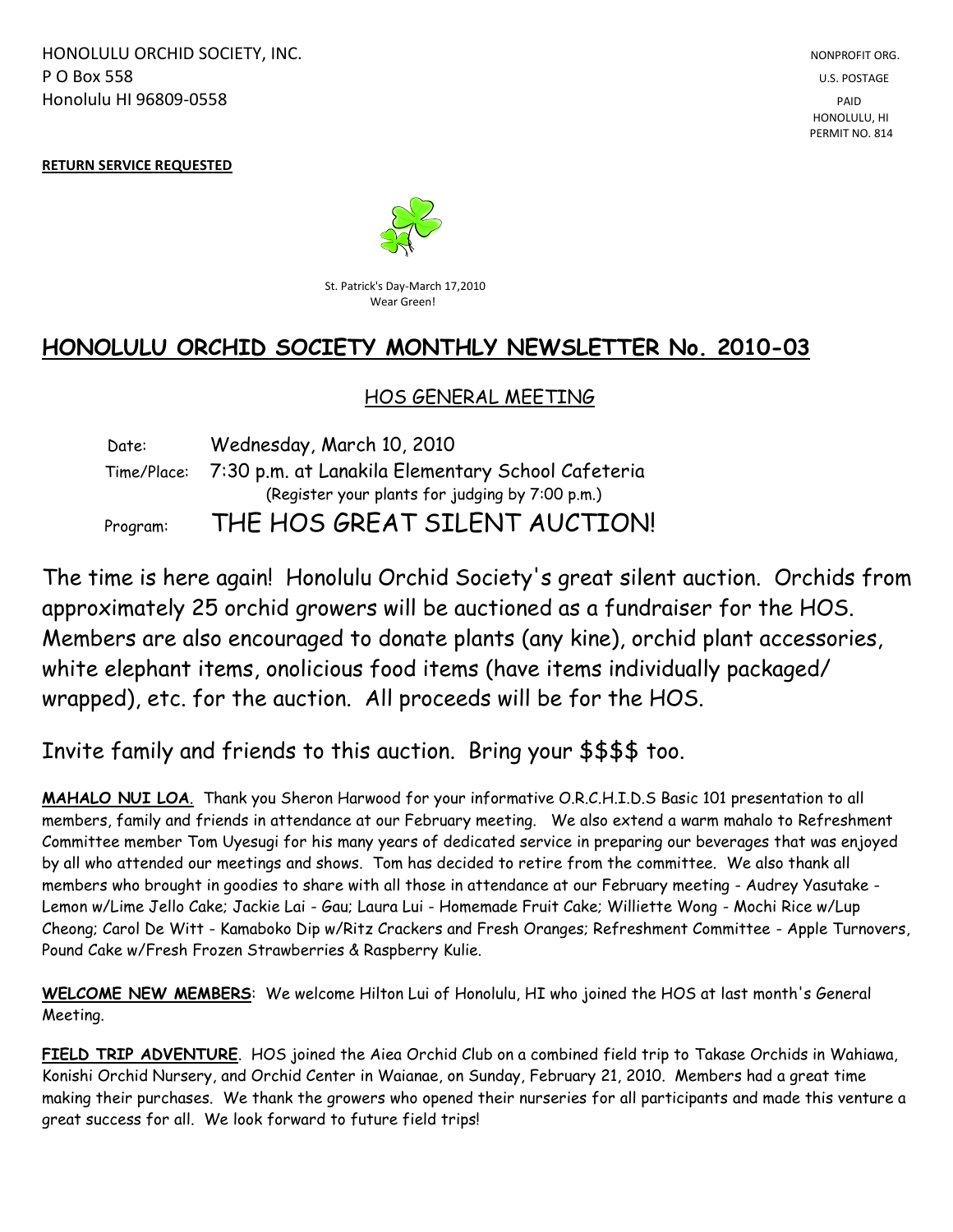# **UPCOMING EVENTS! ORCHID SHOWS APPROACHING**

### **SUPPORT YOUR SOCIETY THROUGH VOLUNTEERING YOUR TIME AND LABOR! THE TIME IS UPON US FOR THE 2 ORCHID SHOWS THAT ARE JUST WEEKS AWAY--WHICH IS BEING HELD SIMULTANEOUSLY ON THE SAME DATES--MARCH 19,20,21 2010.**

 We ask for full support to provide your blooming orchid plants, greeneries, and physical support to help set up and breakdown our displays! If you need help with getting your plants to the shows, call Carol De Witt at 845-1494 (leave message with name/phone number) so that arrangements can be made.

**KUNIA ORCHID SOCIETY's 56th ANNUAL KUNIA SHOW AND PLANT SALE** - Williette Wong and Carol De Witt will be in charge of setting up a **large floor display** at this show which will be held at the Leileihua High School Gymnasium, 1515 California Avenue, Wahiawa, Hi. We ask members to please bring their plants and greeneries to the gym no later than 12 noon so that we will have enough time to complete the set up on Thursday, March 18, 2010. We need assistance to set up and breakdown the display too! PLEASE KOKUA AND SUPPORT YOUR SOCIETY! Show times - Friday & Saturday, March 19 & 20: 9 am to 5 pm; Sunday, March 21: 9 am to 4 pm (plant sales close at 3 pm).

**WINDWARD ORCHID SOCIETY 30th ANNUAL ORCHID SHOW AND PLANT SALE "A Celebration of Orchids"** - Dr. Ingelia White will be in charge of setting up a **small table display** at this show which will be held at the S. W. King Intermediate School Armory (Gym), 46-155 Kamehameha Highway, Kaneohe (2 blocks North of Windward Mall). We ask members to bring their plants and small pot size greeneries & pele's hair to the armory no later than 12 noon in order to complete the set up by 5 pm on Thursday, March 18, 2010. We need assistance to set up and breakdown the display too! PLEASE KOKUA AND SUPPORT YOUR SOCIETY! Show times - Friday & Saturday, March 19 & 20: 9 am to 7 pm; Sunday, March 21: 9 am to 4 pm (plant sales close at 3 pm).

**2010 HOS MEMBERSHIP DRIVE**. The 2009 membership expired December 31, 2009. Membership application form is on page 3 of this newsletter or you may see Carol De Witt at the General Meeting for a blank form. Voluntary donations are graciously appreciated. Please include the mailing label from your newsletter or journal with your check made payable to Honolulu Orchid Society and mail to HOS Membership Committee, P O Box 558, Honolulu HI 96809-0558.

**April's Membership Meeting**: The general membership meeting for April will be held at Lanakila Elementary School Cafeteria on Wednesday, April 14, 2010 at 7:30 pm. Program to be announced.

**March's Officer and Board of Trustees Meeting**: The Board Meeting will be held on **Tuesday, March 9, 2010** at 7:00 p.m. at Aiea Elementary School in a classroom behind the cafeteria.

**HOS OFFICIAL WEBSITE**: www.honoluluorchidsociety.org (VISIT THE WEBSITE FOR PERIODIC UPDATES

### HAPPY GIRL'S DAY - MARCH 3, 2010